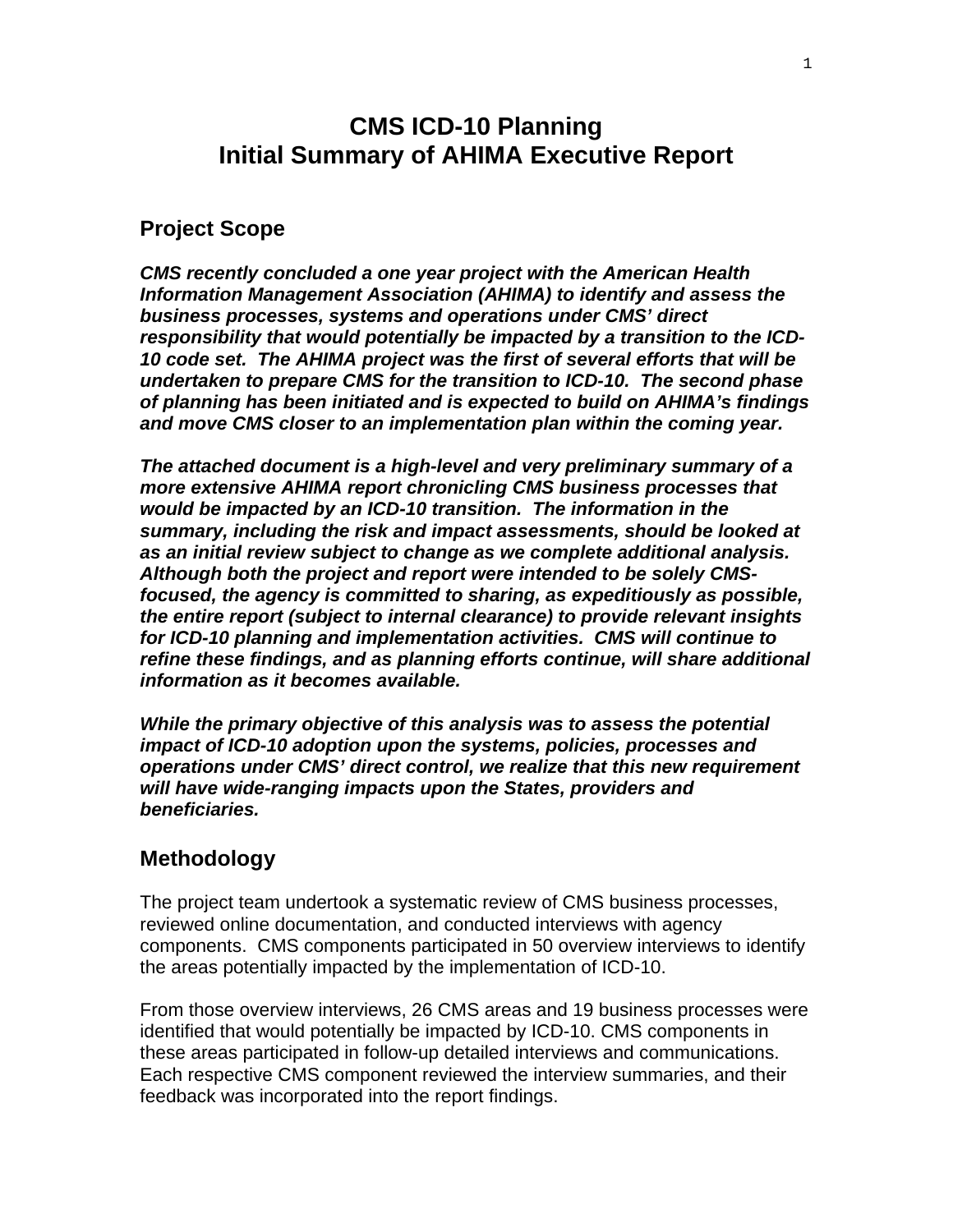# **Ranking Levels**

The potential effects of CMS' ICD-10 implementation have been assessed based on the generally-accepted categories of impact, risk and cost. High, Medium, Modest or Minor rankings were developed based on these categories. A high ranking in any of these three areas constituted a high overall impact to that process:

- The *impact rank* relates to ICD-10 operational considerations
- The *risk rank* relates to needed modifications to processes as a result of the transition to ICD-10
- The **cost rank** relates to resources required for the transition to ICD-10: High (over \$10,000,000), Medium (\$1,000,000 to\$10,000,000), Modest (\$100,000 to \$1,000,000), or Minor (Under \$100,000)

# **Initial Findings Overview**

# **High Impacts**

The CMS areas that were identified as having the potential to be highly impacted by the transition to ICD-10 include:

- Claims Processing (Parts A, B and DME)
- CMS System Repositories
- Develop and Implement Payment Policy
- Quality Measures and Payment Initiatives
- Develop and Utilize Assessment Tools
- Risk Adjustment
- Quality Improvement Activities

#### Claims Processing

Part A/B uses the Fiscal Intermediary Standard System (FISS), which is the shared system used by fee-for-service (FFS) claims contractors, also known as Fiscal Intermediaries (FIs) or Medicare Administrative Contractors (MACs), to process institutional claims that are covered under Parts A and B. FISS performs consistency and administrative editing including ICD field values submitted on the claim.

The Multi-Carrier System (MCS) is the shared system used by FFS claims contractors, Carriers and MACs, to process non-institutional Medicare Part B claims for both physicians and non-physician practitioners.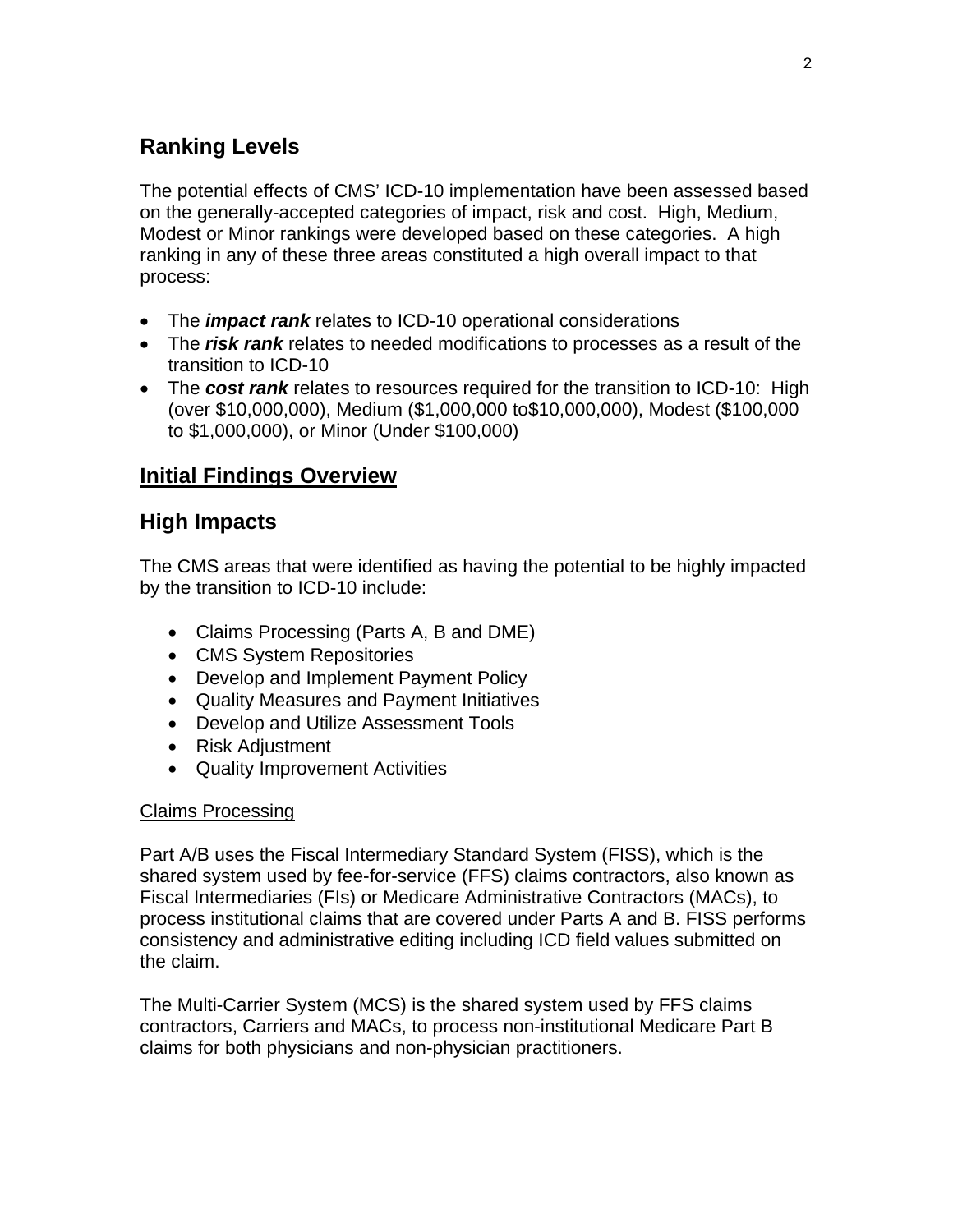The ViPS Medicare Shared System (VMS) processes claims for Durable Medical Equipment, Prosthetics, Orthotics, & Supplies (DMEPOS), and other services/supplies not included for payment in other Medicare Part A or B provider services. VMS also includes much of the Part B functionality for claims adjudication, collections, etc. as well as Certificate of Medical Necessity (CMN) requirements and supplier interfaces.

The Common Working File (CWF) contains information about all Medicare beneficiaries and as such, is used in all claims processing. CWF interfaces directly with FISS, MCS and VMS, to combine Part A, B and D beneficiary data to verify beneficiaries' entitlement to Medicare, deductible status, and benefits available, such as lifetime reserve days, as well as approve payment.

#### Findings:

Key impact areas revolve around the different transactions that contain ICD codes and the associated character and field length, as well as updates to algorithms. The accuracy of the instructional specification changes which contain ICD codes are of *high* impact and critical to provider billing for beneficiary services and shared system updates which are used by the FIs/Carriers/MACs for claims processing. Additionally, these systems will need to accommodate dual processing of claims utilizing both ICD diagnosis code sets based on the date of service (DOS); as well as an update to the ICD diagnosis code file and duplicate Local Coverage Determination (LCD) file edit changes to include ICD-10 codes based on date of service (DOS).

#### CMS System Repositories

CMS System Repositories and their Data Outputs Process include management, provision and storage of CMS claims data submitted FIs, Carriers, States and MACs. These data are stored and used for payment, payment policy, demonstrations, program integrity, clinical and related research projects (internal and external) and analysis for current and future reimbursement methods; virtually by all areas of CMS as well as external contractors, researchers, providers and the general public.

Among some of the repositories, the CWF, National Claims History (NCH) file, National Medicare Utilization Database (NMUD), Medicaid Statistical Information System (MSIS) and the Integrated Data Repository (IDR) supply data to a host of other systems across the agency.

#### Findings:

The impacts are considered *high* to CMS for all systems, files and data repositories storing ICD coded data. Updates are required for each system including algorithms, character and field length modifications. Mapping of ICD-9-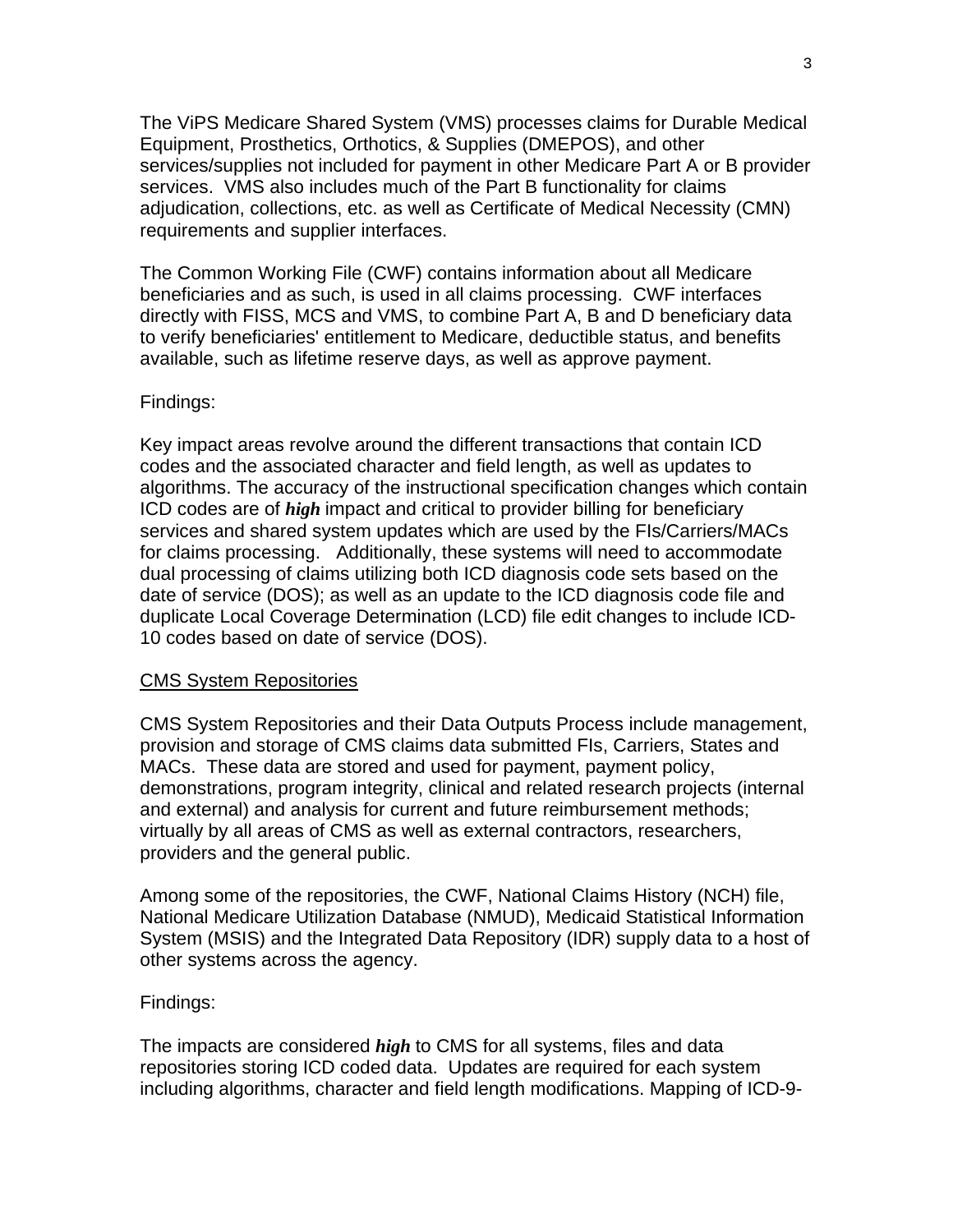CM codes to ICD-10-CM and ICD-10-PCS coded data will be needed to accommodate trending of diagnosis/procedure information and research impacting numerous CMS activities.

#### Develop and Implement Payment Policy

CMS refines Medicare payment policy and responds to changes in clinical practice and industry operations through annual rulemaking.

This process involves business owners that write FFS payment policies and regulations; create billing instructions to FFS providers, suppliers and FIs/MACs; provide education to FFS providers, suppliers and FIs/MACs; respond to provider and supplier telephone and written inquiries; and implement claims processing instructions and shared systems software specification changes.

#### Findings:

ICD-10 will likely have a *high* impact on this process because of the varying levels and detail of ICD code use within each of the payment policies, and interdependencies associated with other programs within CMS, which make the update process lengthy and complex.

#### Quality Measures and Payment Initiatives

The Develop and Support Quality Measures and Payment Initiatives process involves the development of quality measures for use in such initiatives as Physicians' Quality Reporting Initiative (PQRI), Reporting Hospital Quality Data for Annual Payment Update (RHQDAPU), and Hospital Outpatient Quality Data Reporting (HOP QDRP). As ICD-9 codes are used in the development of quality measures, they are an integral element of measure specifications and algorithms.

The three payment initiatives highlighted provide incentive payments for data submission.

- The PQRI program makes incentive payments to physicians and other providers in outpatient settings
- The RHQDAPU program makes incentive payments to inpatient hospitals,
- The HOP QDRP makes incentive payment to outpatient hospitals.

#### Findings:

The ICD-10 transition will have a *high* impact on these processes, namely updating the measures specifications and algorithms with ICD-10 codes. Although mapping between ICD-9 and ICD-10 exists, algorithms may be compromised as there is not necessarily a one to one correlation in all cases. Additionally, the various databases and warehouses that receive, store and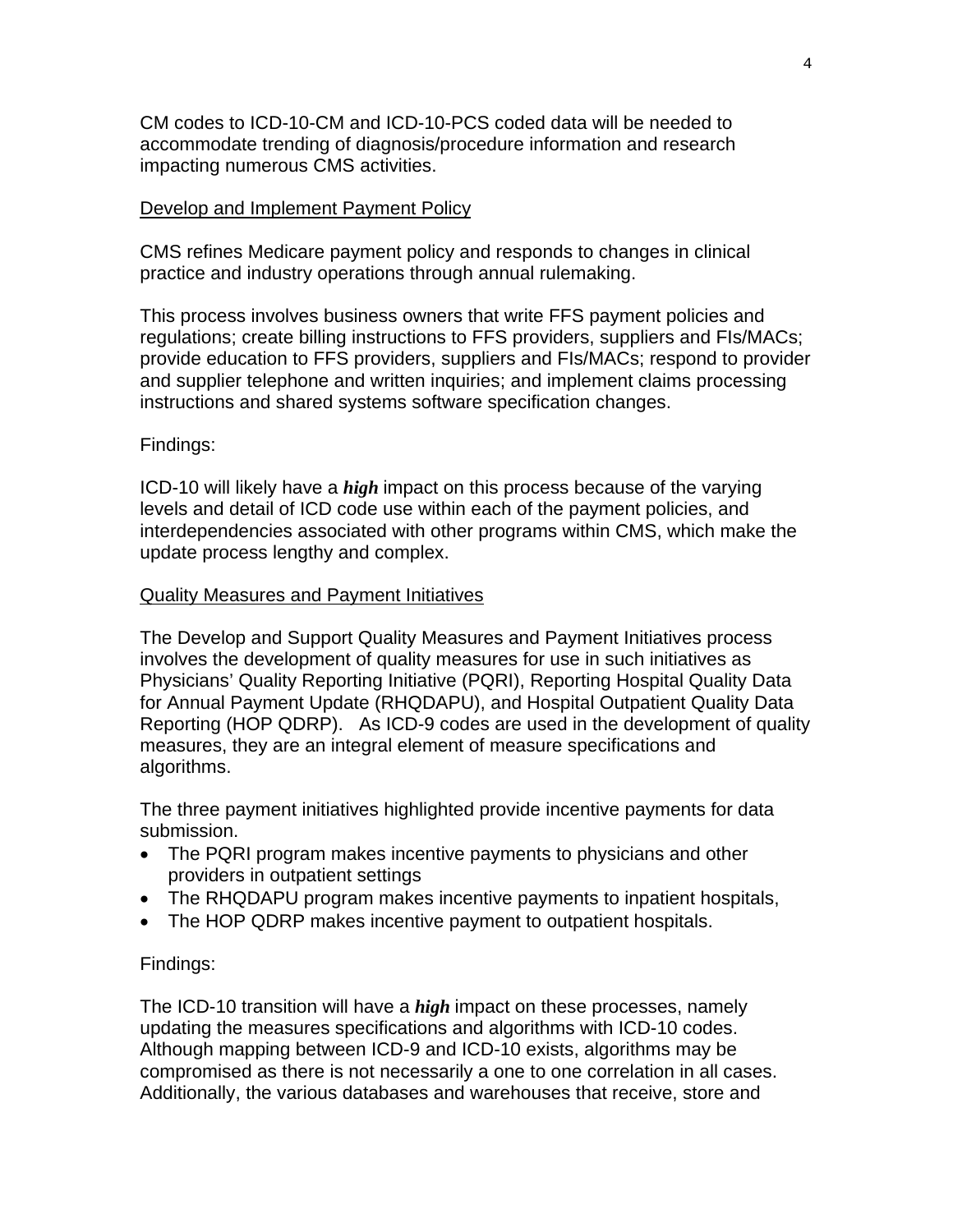analyze the expanded ICD-10 codes throughout the process will need to be updated.

#### Develop and Utilize Assessment Tools

The Develop and Utilize Assessment Tools process highlights the development, collection, and reporting of assessment instruments data for skilled nursing facilities, home health agencies, swing bed hospitals, and inpatient rehabilitation facilities. CMS is responsible for the development of the software packages that providers can use to collect and report their assessment data, analysis of the data submitted and management and reporting of the data received.

There are three main uses for assessment data as collected by CMS:

- 1. in the claims process to identify how grouper codes and Health Insurance Prospective Payment System (HIPPS) codes are assigned for each of the four provider types, which impacts payment and eventually future payment policies
- 2. to report quality of care on CMS' various compare websites for specific providers
- 3. by State survey agencies to survey and certify home health agencies and skilled nursing facilities

#### Findings:

The primary *high* impacts of the ICD-10 implementation on these processes are the revisions to the assessment instruments and the reformatting and reprogramming of the various systems that collect, store, and report assessment instrument data. These systems will also require algorithm changes and the capacity to incorporate new grouper and pricer specifications.

#### Risk Adjustment

Medicare risk adjustment ensures that payments for services provided through Part C (managed care), and Part D, (drugs) are keeping pace with health care costs while adhering to CMS standards for quality care. CMS conducts risk adjustment using data captured through claims to group patients into risk adjustment categories, assign payments based on a member's medical condition group, and create "risk scores" which are then used to calculate payments and standardize plan bids for comparison.

The Risk Adjustment Process involves a number of system applications and databases, many of which use and store ICD-9 codes. Clinical encounter data from managed care plans (Plans) is assessed for validity, accuracy and beneficiary eligibility before it is run through risk models resulting in Hierarchical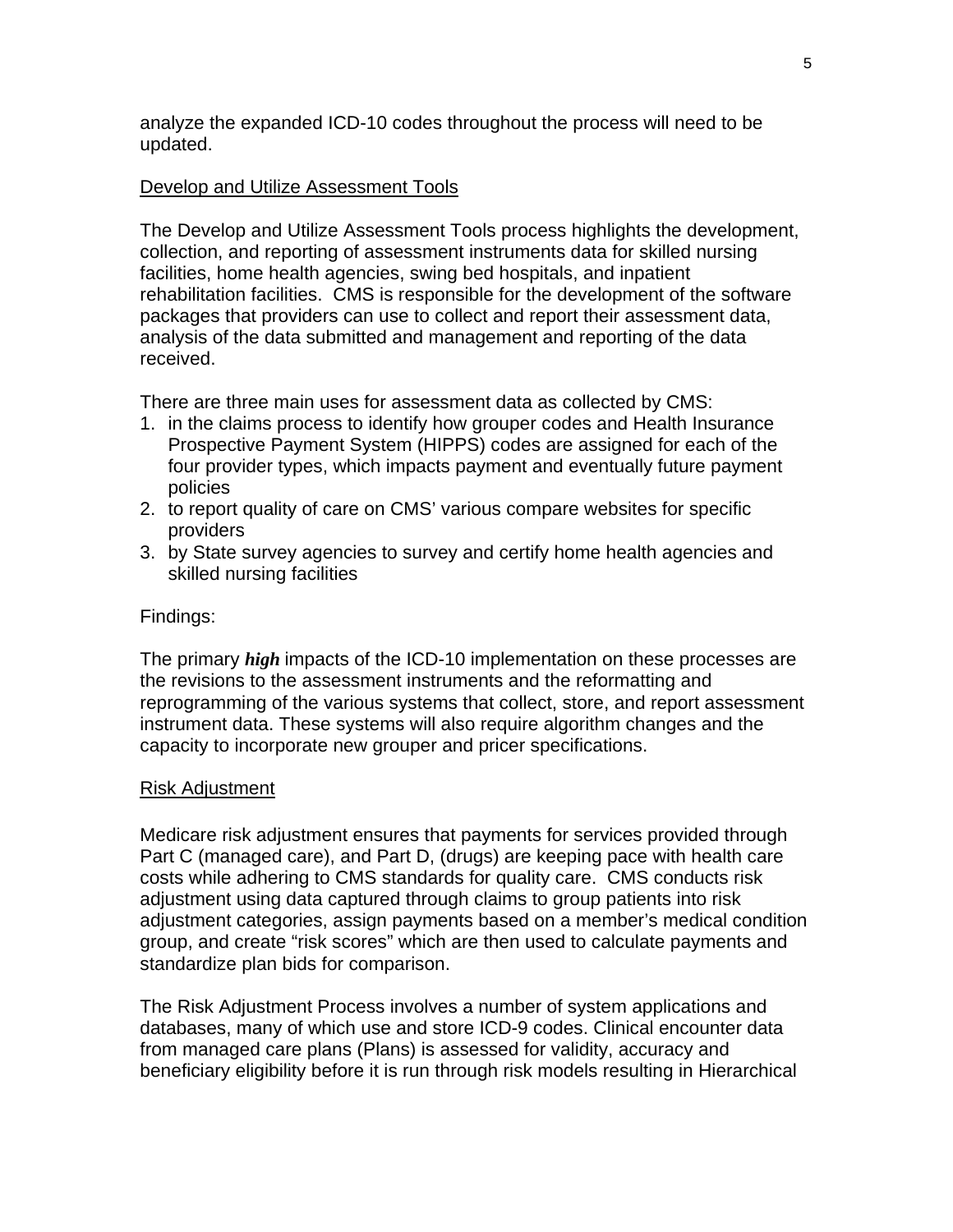Condition Categories (HCCs) which are weighted and used to calculate risk scores for each beneficiary as well as an aggregate score for each Plan.

Risk Scores, on which plan payments are determined, are calculated using a range of clinical information including ICD-9 codes, obtained from data extracts from the Common Medicare Environment (CME), Medicare Beneficiary Database (MBD), NMUD, the Medicare Advantage Prescription Drug System (MARx) and Plan contract data from the Health Plan Management System (HPMS). Risk adjustment systems also support reporting internal to CMS as well as directly to the Plans and the general public.

#### Findings:

Overall, a transition to ICD-10 will have a *high* impact to the systems involved in the Risk Adjustment Process. Each system and interface must be evaluated to determine readiness to support a transition to ICD-10. CMS and Medicare support contractors will need to target areas such as field character length in databases, formulas, calculations, reports and application user displays. Policies will also need to be updated. Further, impact was identified for the Risk Adjustment Data Validation (RADV) Process involving three contractors, systems and training needs.

#### **Support Quality Improvement Activities**

The Quality Improvement Organizations (QIOs) program consists of private, mostly not-for-profit organizations staffed by physicians, nurses and other healthcare professionals. CMS contracts with one organization in each state and/or territory/jurisdiction to serve as its QIO.

The core functions of the QIO program are:

- Improving quality of care for beneficiaries
- Ensuring that Medicare pays only for services that are reasonable, necessary, and provided in the most appropriate setting
- Protecting beneficiaries by expeditiously addressing individual complaints and provider-based notice appeals

CMS awards three-year QIO contracts, called Statements of Work (SOW). The current QIO SOW has six main themes or processes:

- Beneficiary protection (national)
- Patient safety (national)
- Core Prevention (national)
- Care Transitions (sub-national)
- Prevention Disparities (sub-national)
- Prevention: Chronic Kidney Disease (sub-national)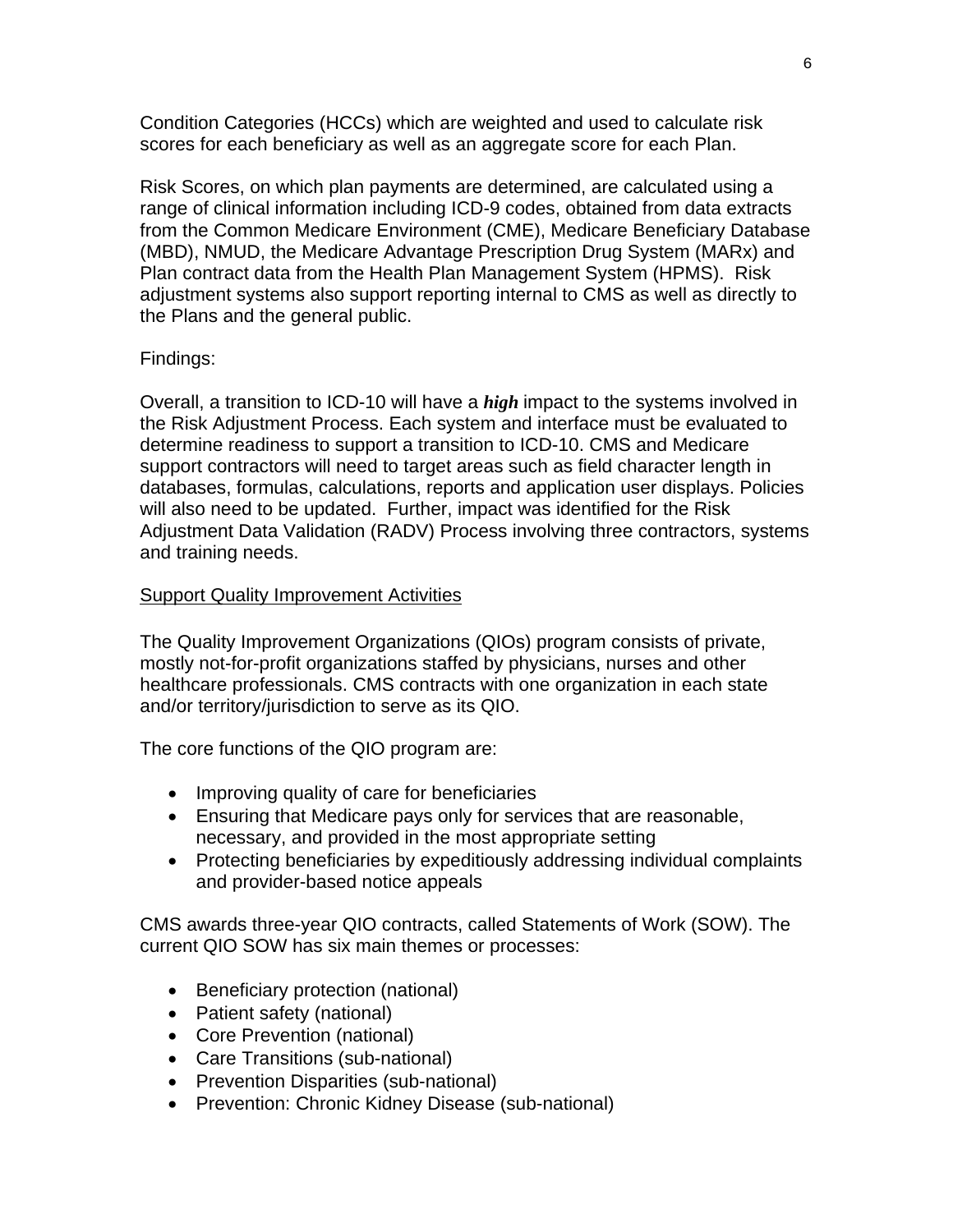#### Findings:

A primary *high* impact resulting from ICD-10 will be on the systems used to supply data to the QIOs. CMS will be responsible for updating the following systems to accommodate ICD-10 codes: Administrative Warehouse, Health Account Joint Information (HAJI) Part A and Part B, Case Review Information System (CRIS), and the Care Transitions Database.

Additionally, CMS will be responsible for rewriting the algorithms used to calculate the prevention measures and some of the patient safety measures. The analytic files associated with its Care Transitional Database will also need to be rewritten to accommodate ICD-10 codes.

### **Key Impact Findings – HIGH**

- Existing contracts spanning implementation deadlines may need to be aligned or adjusted to coordinate and streamline the incorporation of ICD-10 into interdependent CMS policies, processes and associated systems
- The transition from ICD-9 to ICD-10 is most significantly a software update. The logic changes required with the implementation of ICD-10 will require complex algorithms to be revised. This work is in addition to the work contractors will need to perform when modifying field sizes in preparation for Version 5010 implementation prior to ICD-10 implementation.
- Electronic software to map ICD-9 codes to ICD-10 codes both forward and backward would increase the productivity of contractors and internal resources working to meet the implementation deadlines.

# **Medium Impacts**

The following areas were identified as having the potential to be impacted by the transition to ICD-10 with a medium ranking:

- Appeals
- Coordination of Benefits
- Medicare Integrity
- Medicare Secondary Payer

#### Appeals

CMS contracts with external entities to perform Medicare appeals processing functions, which include, but are not limited to, claims processing and appeal reviews. FIs, Carriers, or MACs perform processing services for Parts A & B. Medicare Advantage (MA) Plans are responsible for Part C, and Medicare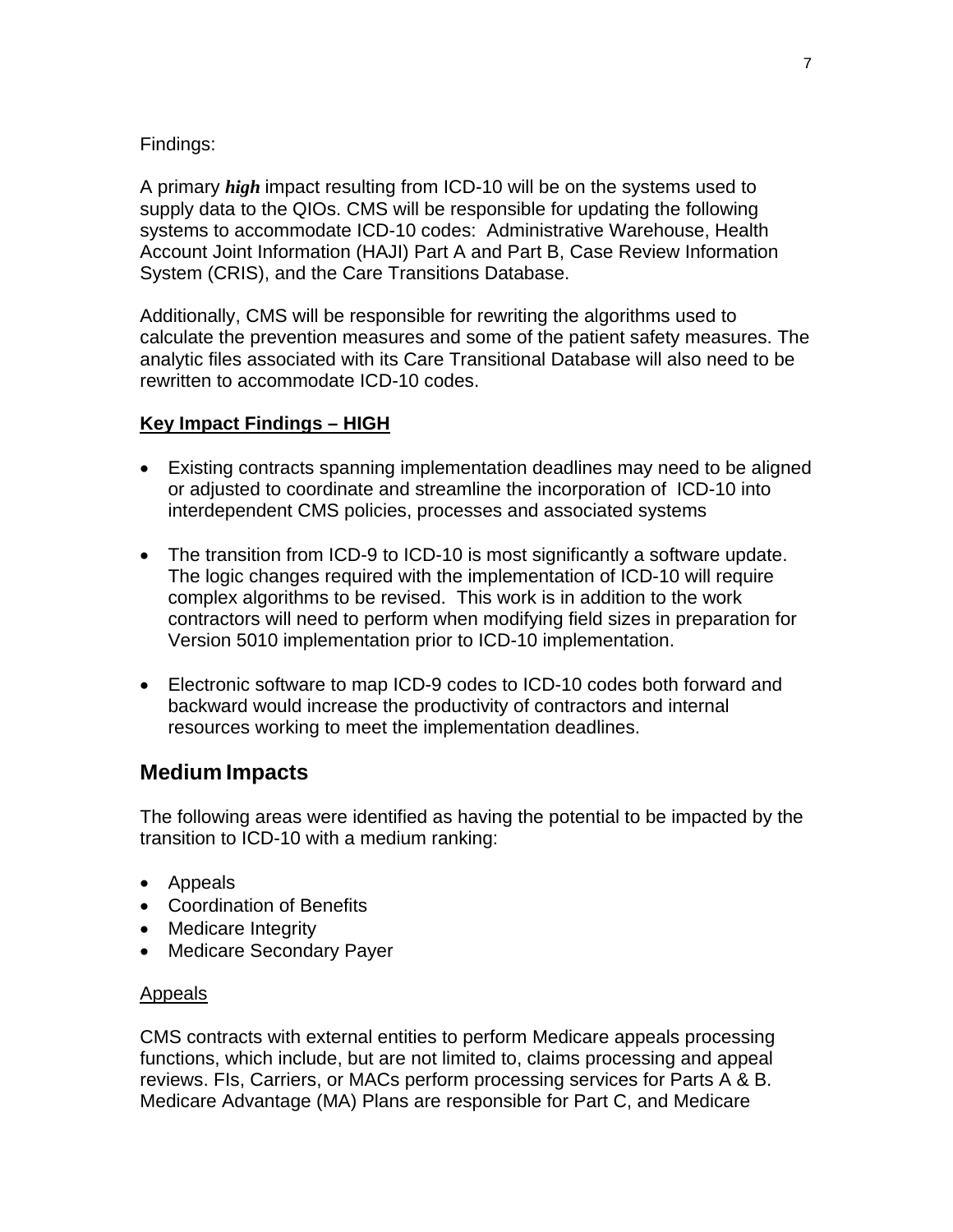Prescription Drug Plans (PDP) are responsible for Part D. ICD-9 codes reside in each step of the appeals process. CMS directly oversees the first two levels of the process, however up to 3 additional levels of appeal are outside of the CMS jurisdiction. A CMS-developed Medicare Appeals System (MAS) is utilized at multiple levels throughout the process.

CMS uses the MAS to collect and maintain information necessary to track the level 2 and level 3 appeal requests. Information recorded in the MAS includes appeal status, case type, case history, timely resolution tracking, decision letters, and all other correspondence related to a case. Currently, MAS users at the Qualified Independent Contractors (QIC) and Administrative Law Judges (ALJs) at Office of Medicare Hearings and Appeals (OMHA) enter ICD-9 codes into the MAS.

#### Findings:

The impact on appeals is *medium* and mainly to the MAS' database structure, screens, and reports. CMS must ensure continued reporting capabilities for periods of time where appeal information containing ICD-9 and ICD-10 codes may overlap or contain only historical ICD-9 codes. System crosswalks and tables are possible solutions. A new MAS interface and existing database will be able to accommodate the extended character length and alpha characters required by ICD-10.

#### Coordination of Benefits Agreement

The Coordination of Benefits Agreement (COBA) process allows supplemental insurers to send eligibility information to CMS, which then provides those insurers Medicare paid claims data for processing supplemental insurance benefits. The Coordination of Benefits Contractor (COBC) manages this national program for CMS.

The COBC collects beneficiary eligibility information from supplemental payers and periodically sends this eligibility information to the CWF. COB flat files with claims that contain ICD codes for beneficiaries with other insurance are sent from the CMS claims processing systems to the COBC for review and evaluation, and forwards them to supplemental payers.

#### Findings:

The primary impacts on COBA process is *medium* and will mainly be on the crossover portion where claims are sent from CMS claims processing systems to the COBC. The COBC translates and validates the claims before sending them to supplemental payers, who translate and validate the claims into a HIPAA compliant format before transmitting the claims to COBA trading partners. Although coordination of benefits mainly focuses on beneficiary eligibility, the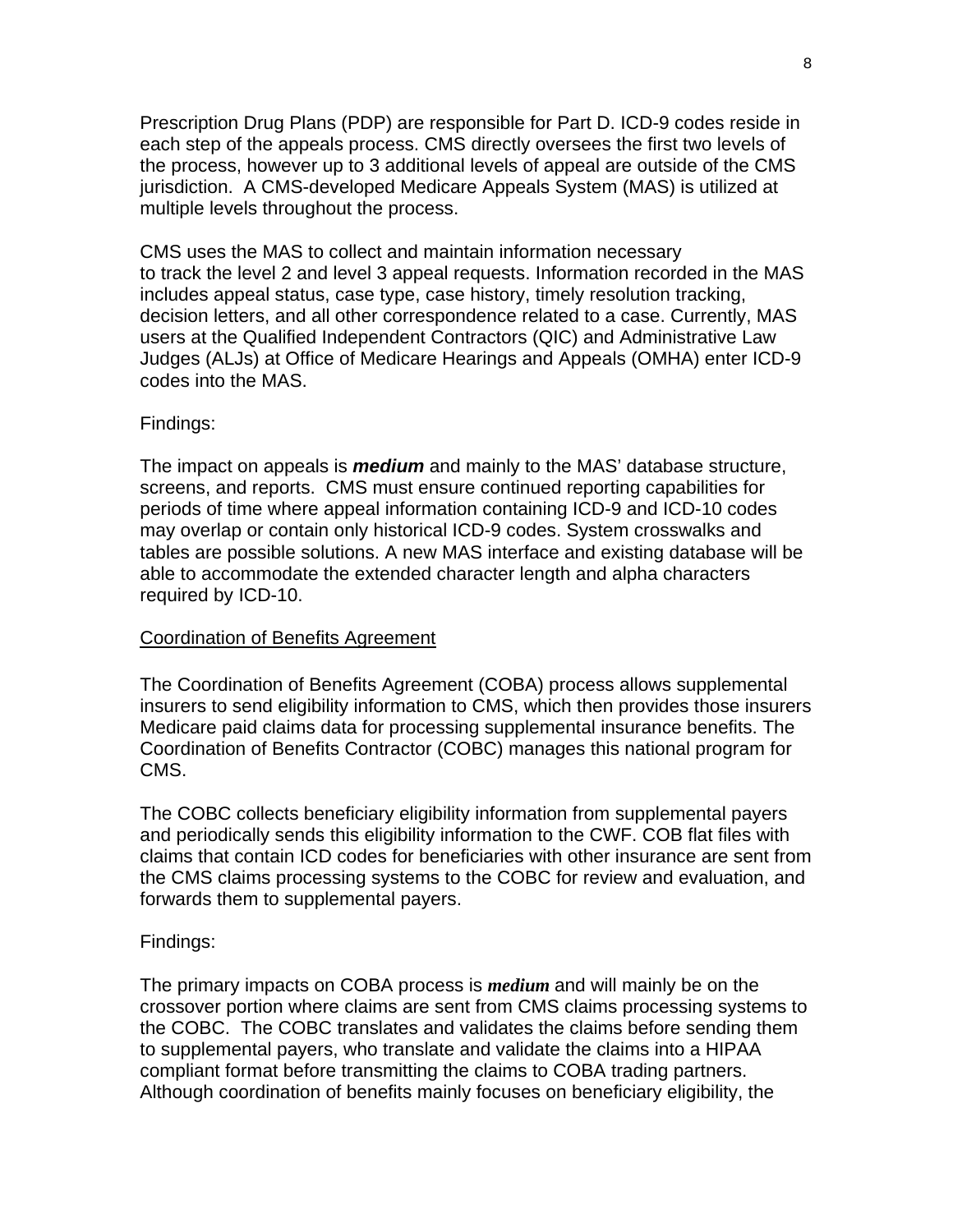claims data used throughout this process contains ICD codes that are preserved and processed through systems associated with this process.

#### Medicare Integrity Operations

Medicare Integrity involves six different operational fraud, waste and abuse programs within CMS; four targeting Medicare, one targeting the overlap between Medicare and Medicaid and one targeting Medicaid. They are:

- 1. Medical Review, which involves analysis of claims data for aberrances, prepayment reviews triggered by system edits, and post payment reviews, all of which involve claims data and therefore ICD codes
- 2. The Program Safeguard Contractors (PSCs), which investigates Medicare fraud, waste and abuse within Medicare Parts A and B. Investigations are based on FFS claims data obtained from CMS claims processing systems and thus involve ICD codes.
- 3. The Comprehensive Error Rate Testing Process (CERT) estimates payment error rates and monitors the accuracy of Medicare fee-for-service payments within Medicare Parts A and B.
- 4. The Medicare Drug Integrity Contractors (MEDICS), which investigates fraud waste and abuse in the Medicare Part D program. Although Part D claims data does not routinely contain ICD codes, the program also may utilize some Parts A and B claims data which do.
- 5. The Medi-Medi program investigates fraud, waste and abuse of services and payments rendered on behalf of Medicare and Medicaid dual eligible beneficiaries. Both Medicare and Medicaid claims data are utilized, which contain ICD codes.
- 6. Payment Error Rate Measurement (PERM) measures improper payments in the Medicaid program and State's Children Health Insurance Program (SCHIP). The PERM process estimates payment error rates for the fee-forservice and managed care components of both the Medicaid program and the SCHIP program.

## Findings:

All integrity programs will require some level of structural and logic updates to associated systems, algorithms, and reports. Additionally, a crosswalk mapping between the two coding systems would be needed. The contractors will need indepth ICD-10 education and training to accurately review claims and medical records after the transition to ICD-10. Analyses that require trending over time will need to accommodate processing of both ICD-9 and ICD-10 data, in which case, mapping between the two coding systems will be required.

#### Medicare Secondary Payer

The Medicare Secondary Payer (MSP) process identifies Medicare beneficiaries with primary insurance coverage carrying Medicare as a secondary payer. The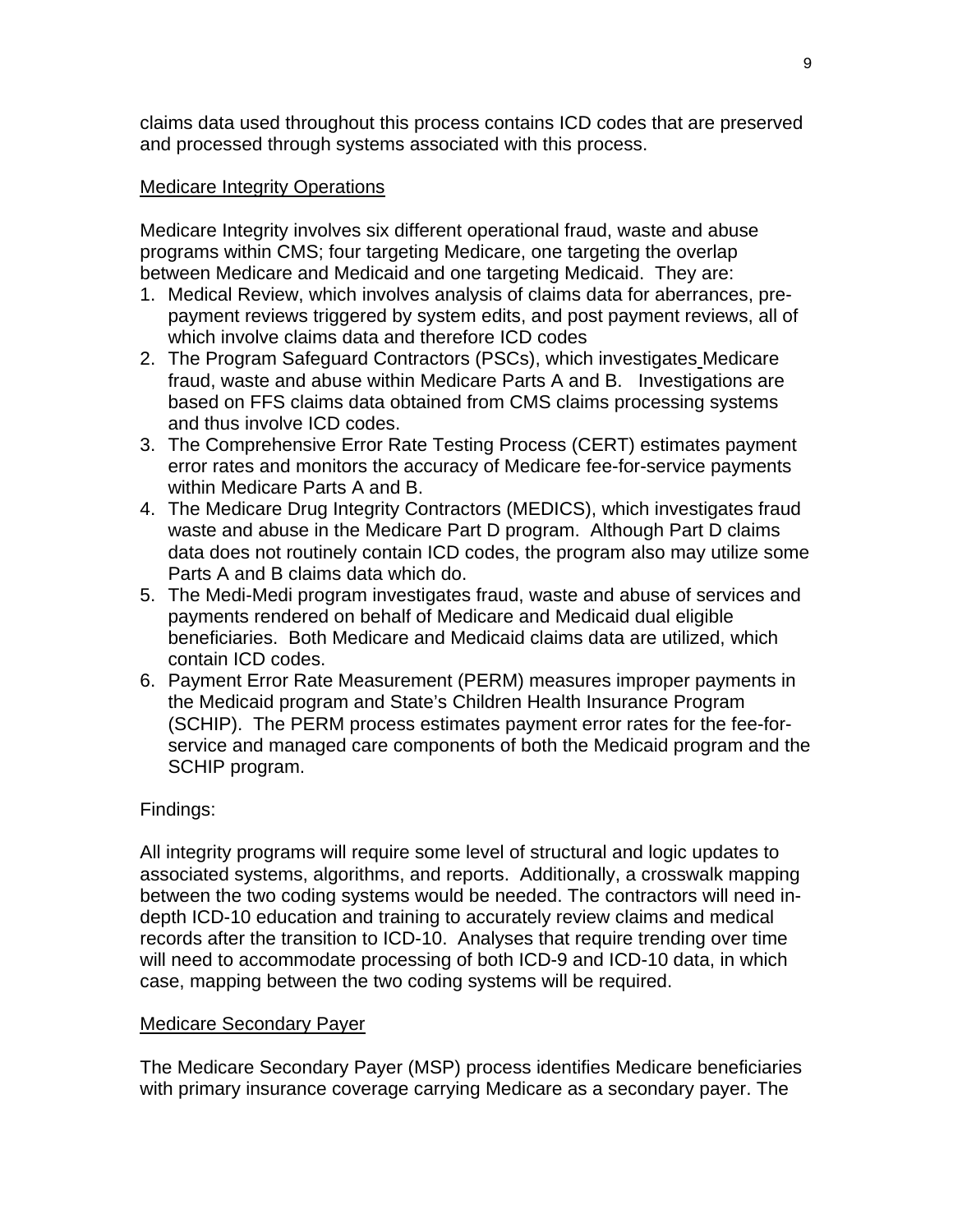Coordination of Benefits Contractor (COBC) collaborates with CMS to collect information on beneficiaries with Group Health Plans (GHP) and Non-Group Health Plans (Non-GHP) as primary payers. GHP involves beneficiaries with employment or other insurance plans covering medical care. Non-GHP involves beneficiaries with liability insurance including Worker's Compensation (WC) and Automobile Accident/Liability Insurance as the primary insurer for specific injuries or conditions. The process identifies beneficiary claims which CMS may have erroneously paid as the primary insurer, and attempts to recover funds mistakenly paid, or paid conditionally, by CMS. The MSP process can be a preor post payment activity.

### Findings:

The primary *medium* impacts for the MSP process are system changes required to accommodate ICD-10. As a downstream process to claims processing, MSP utilizes claims data from CMS claims processing systems and repositories. System modifications will require structural as well as algorithmic updates. Any decrease in CMS' ability to collect, store and use claims information may prevent or delay the identification of conditional payments by CMS.

### **Key Impact Findings – MEDIUM**

- All the impacted areas should be included in the corporate implementation plan to minimize duplication of effort and costs.
- CMS should first focus on the implementation efforts and planning activities, then evaluate the need, interest and feasibility of converting historical data to ICD-10.
- Comparison between ICD-9 and ICD-10 is paramount for logic and algorithmic changes to be made in operational systems, especially those needed to support post adjudication processes, but also for historical comparisons, trending and other programmatic analyses

# **Modest Impacts**

The following areas were identified as having the potential to be modestly impacted by the transition to ICD-10.

- Research
- Demonstrations
- Evaluations
- Medicaid Integrity
- Medicaid Policy and Operations
- Provider Cost Reporting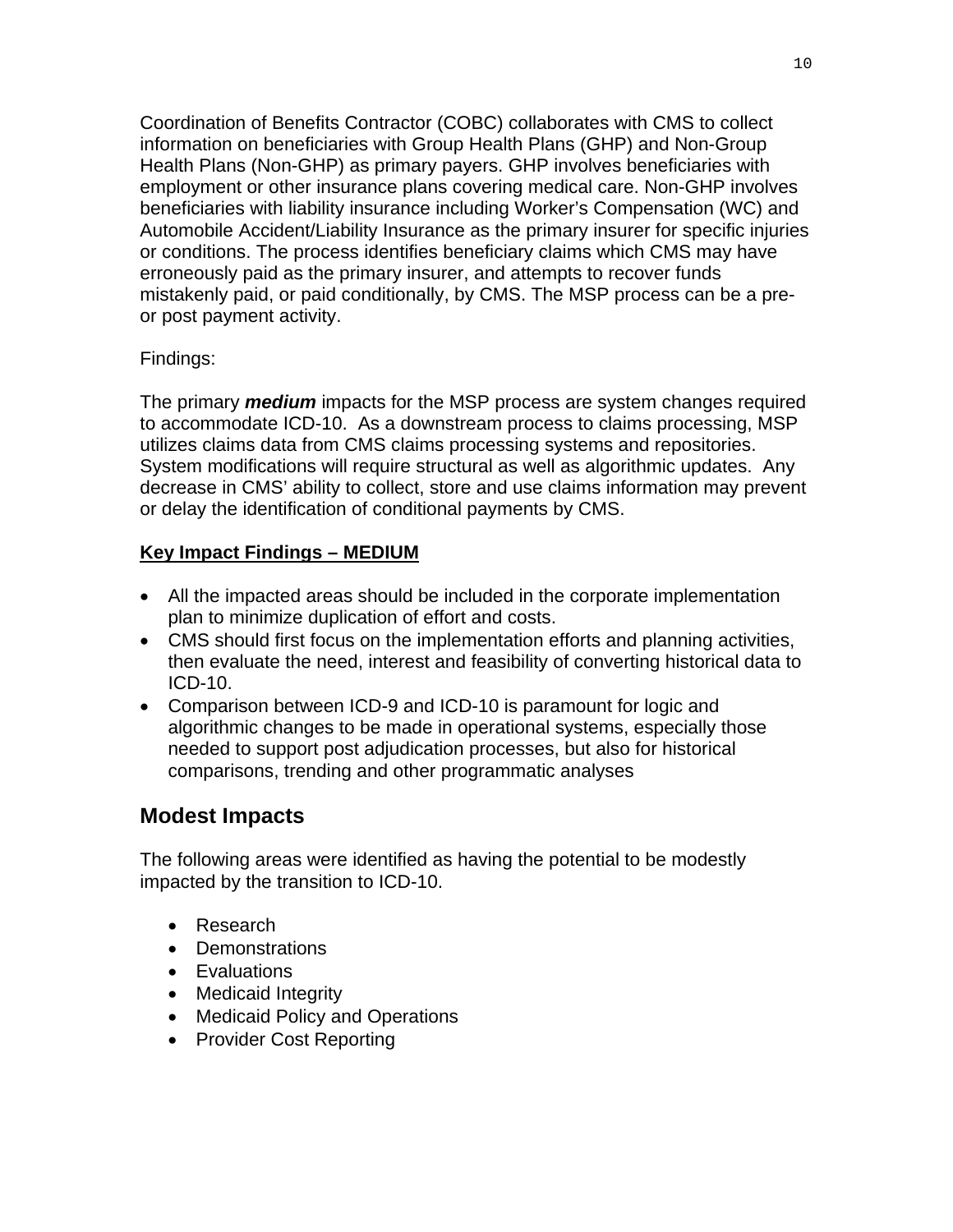We acknowledge that this new requirement will have a wide-ranging impact on State Medicaid programs, but note that analysis of State Medicaid requirements was outside of the scope of this contract.

## Research

The Conduct Research Process includes both the collection and dissemination of Medicare and Medicaid data for research projects and for inclusion in publications. This process provides detailed information on how the transition to ICD-10 codes will impact the Chronic Condition Data Warehouse (CCW), the Medicare and Medicaid *Statistical Supplement*, and all associated systems. The CCW is a data warehouse providing researchers access to CMS data on chronically ill Medicare beneficiaries, and the Medicare and Medicaid *Statistical Supplement* is an annual publication on health care finance information. The data sources for the CCW include National Claims History (NCH) for FFS claim data, Quality Improvement Evaluation System (QIES) for assessment data and **Enrollment** 

Database (EDB) for beneficiary data.

Findings:

The primary *modest* impacts for the ICD-10 transition for CCW relate to the ICD data included in claims, enrollment, and assessment data, and the linkage by beneficiary data across years and files. In addition, complex algorithms are utilized that will require updating to accommodate the specificity and complexity of the ICD-10 coding classification system. The primary *modest* impact to the process of Collect and Publish Medicare and Medicaid *Statistical Supplement* is trending of data over multiple years during the transition where translation and comparison of ICD-9 and ICD-10 will be required.

## **Demonstrations**

CMS conducts and sponsors a number of demonstration projects to test and measure the effect of potential policy and program changes. The demonstrations study the likely impact of new methods of service delivery, coverage of new types of service, and new payment approaches on beneficiaries, providers, health plans, states, and the Medicare Trust Funds.

Systems utilized for the planning of demonstrations and collection of demonstration data include, but are not limited to, the NCH, NMUD Standard Analytic File (SAF) and MSIS or Medicaid Analytic eXtract (MAX). These systems contain ICD coded data.

Findings: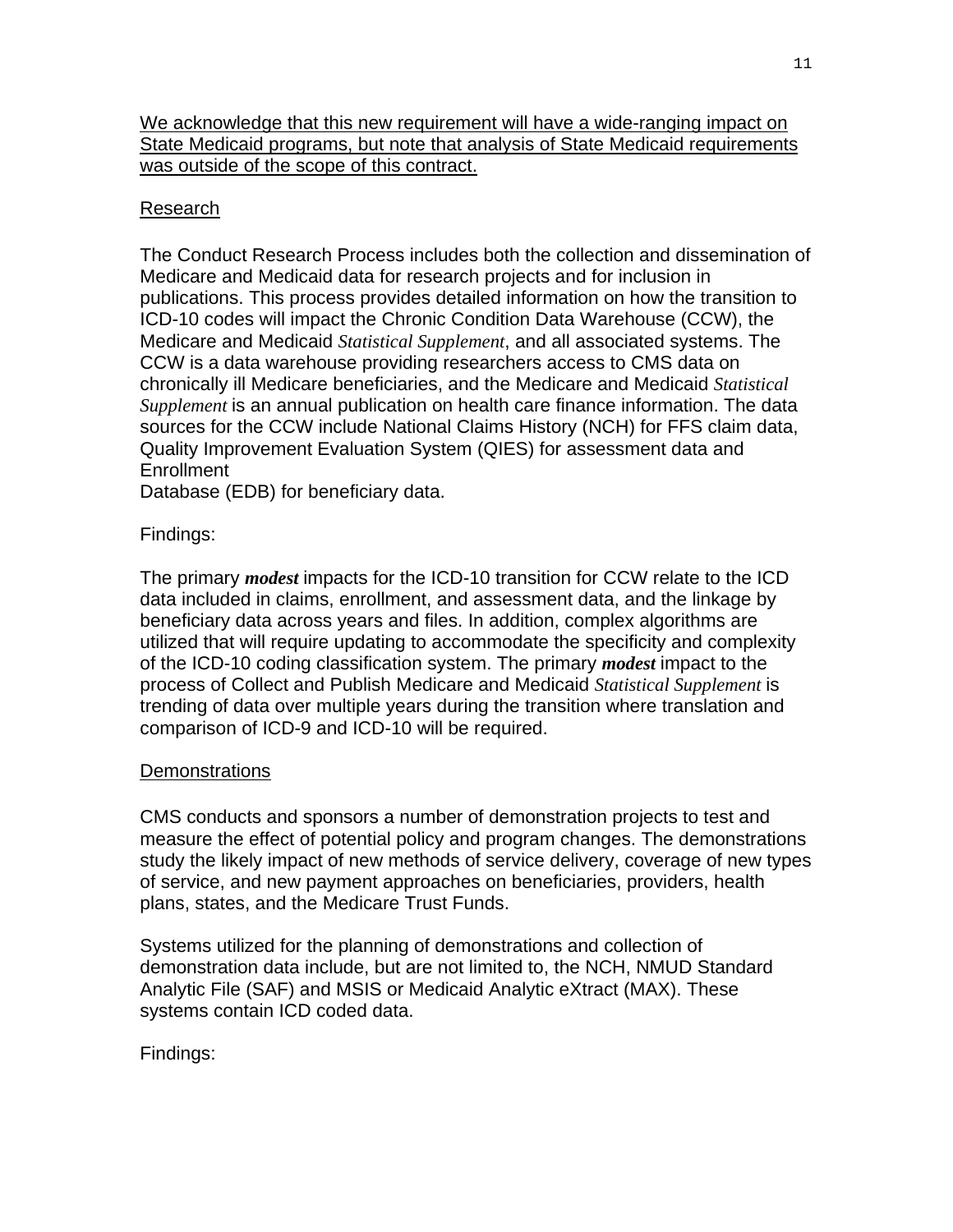The primary *modest* impacts for the ICD-10 transition are on the demonstrations spanning the transition from ICD-9 to ICD-10 codes. These demonstrations may need to collect data containing both ICD-9 and ICD-10 codes and thus may require updates or modifications to CMS systems to allow for the use of both code sets.

### Evaluations

CMS conducts studies and performs evaluations focused on Medicare Parts A, B, C and D, Medicaid and special populations for use by both the agency and Congress to facilitate further studies, research and refinements in provider payment systems. Research is conducted on a retrospective basis usually utilizing three years of data. Much of CMS' research and analytical information is based on ICD-9 codes and MS-DRG (Medicare Severity – Diagnostic Related Groups) data. MS-DRGs are created within the CMS claim payment systems and utilize specific ICD-9 diagnosis and procedure codes.

#### Findings:

The primary *modest* impacts for the ICD-10 transition are on the evaluations spanning the transition from ICD-9 to ICD-10 coding standards and may require updates or modifications to CMS systems to allow for the use of ICD-10 codes.

#### Medicaid Integrity Operations

The Medicaid Integrity Program was established through the Deficit Reduction Act of 2005. This process has two main functions: to effectively provide support and assistance to the states with their Medicaid fraud programs and to conduct Medicaid integrity audits. Federal oversight of state run integrity operations ensure compliance with Federal laws and regulations, identify best practices, and provide training and technical assistance in key fraud and abuse areas of interest to the States.

The States submit five types of claims data including inpatient, physician, drug, long term care and eligibility files from their Medicaid Management Information System (MMIS) to CMS on a quarterly basis; these include ICD codes. CMS mines these data to identify emerging trends in Medicaid fraud and abuse and to identify providers who may be billing Medicaid inappropriately.

#### Findings:

The primary *modest* impacts will be around the reprogramming of the algorithms and field size and length for the various data bases and systems used in this process as well as ensuring that the data exchanged has been properly mapped between ICD-9 and ICD-10 codes. However, during the transition, if state systems are updated at different times, CMS could receive ICD-9 data from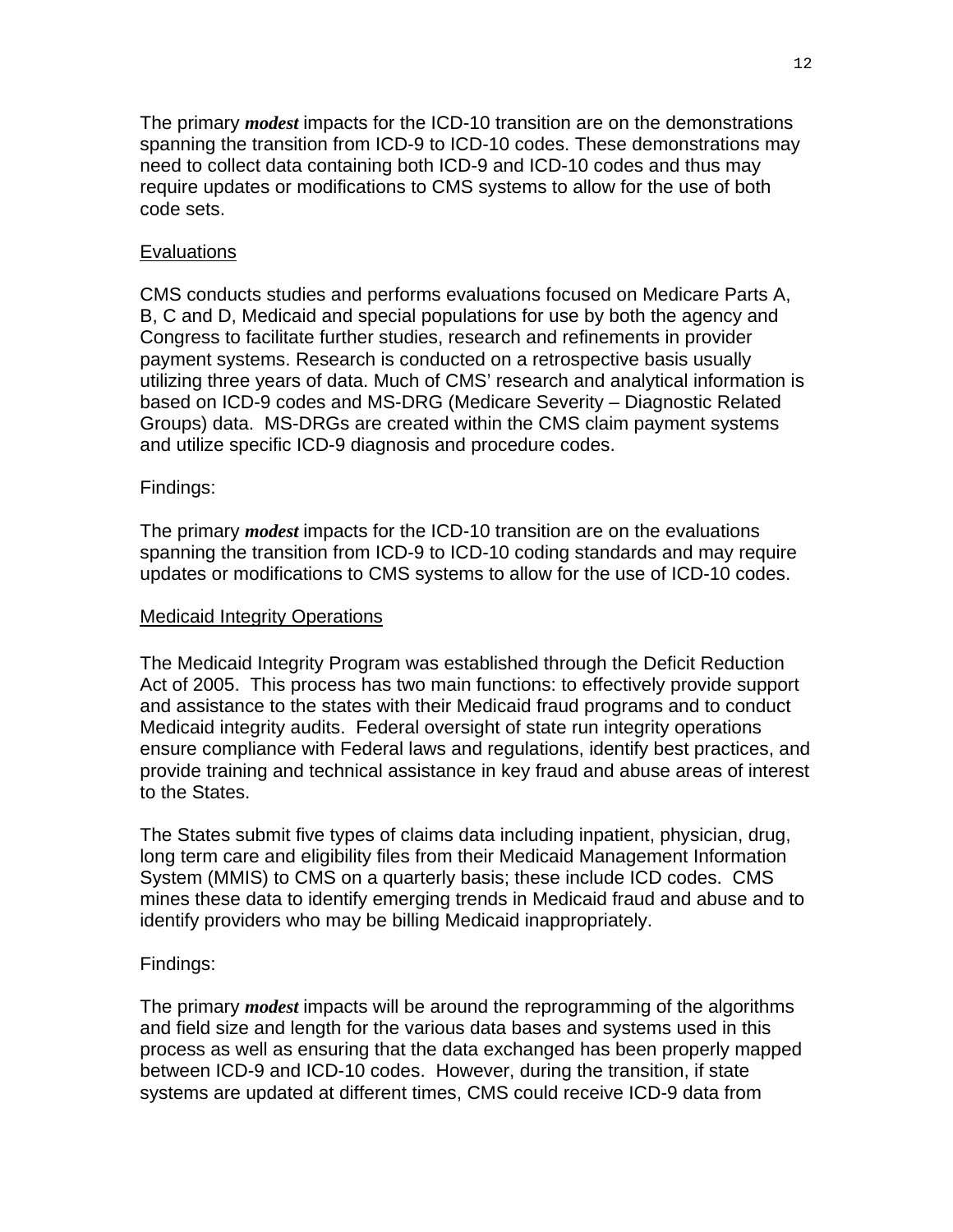some states and ICD-10 data from others. CMS systems have been developed to accommodate ICD-10 codes, but consideration must be given to how to accommodate receipt of data containing both ICD-9 and ICD-10 codes simultaneously.

#### Medicaid Policy and Operations

The Develop Medicaid Policy process identifies the drivers for the creation of Medicaid policy. Drivers include Congressional mandates, CMS and state initiatives. Medicaid policy includes programs to provide State Program Waivers, such as the Family Planning Services waivers and the Oregon 1115 waiver; both containing ICD codes. Medicaid is also responsible for recovering payments made prior to payer confirmation and does so through a process called "pay and chase," which utilizes ICD codes to outline the requirement for state payment of claims for certain identified high risk and vulnerable populations.

State Medicaid offices are required to maintain and update their MMIS. CMS maintains a fund to support and certify state MMISs, and outlines the process of states requesting such funding and certification. States submit Medicaid claims on a quarterly basis from their MMIS to CMS for review, oversight and analysis.

#### Findings:

Of the numerous Medicaid policy processes, the mandated Pay and Chase policy, the Family Planning Services, and State Program Waiver policies will be *modestly* impacted by ICD-10. In addition, the MMIS Certification and Funding policy process will see a *modest* impact due to the need to update the policy with a sample of pertinent ICD-10 codes; a temporary increase in workload to process the increased amount of funding and administrative cost requests from the states; the updating of CMS systems; and the upgrading and recertification of all state MMIS systems.

#### Provider Cost Reporting

Medicare-certified institutional providers are required to submit an annual cost report to their FI or MAC detailing the systems involved and activities performed by CMS, FIs/MACs and providers. These institutional providers then submit an annual cost report to the FIs/MACs, which use these reports to reach final settlement with providers for Medicare payments.

The Provider Statistical & Reimbursement Report (PS&R) system provides reports to institutional providers to assist in the creation and editing of their annual cost reports. The PS&R System is populated daily with claims data from the FISS. The process for handling institutional claims and creating the FISS Paid Claim File (the primary input to the cost reporting process) is documented in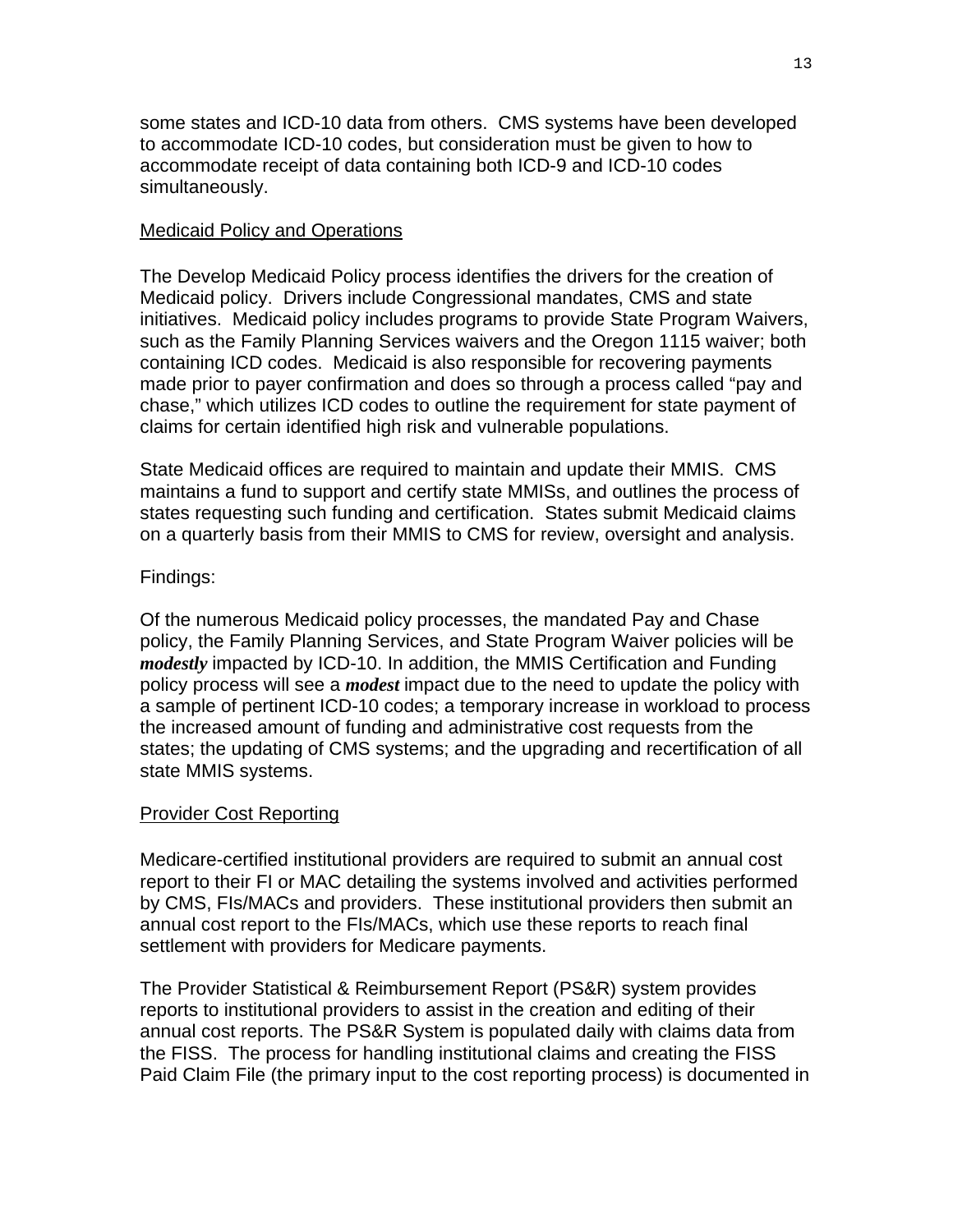the Process Institutional Part A and Part B Claim process. The claim information in the FISS Paid Claim File contains ICD-9-CM coded data.

Findings:

The primary *modest* impacts for the ICD-10 Transition on the cost reporting process are the reformatting of the FISS Paid Claim File, and updates to the PS&R System to receive and store claims with expanded ICD-10 codes. The changes required for the PS&R System are limited, since ICD codes are stored in the PS&R System, but not utilized in reporting.

## **Key Impact Findings – MODEST**

- The utilization of maps to translate ICD-9 codes to ICD-10 codes both forward and backward would be helpful to all areas impacted by the transition. The conversion of written materials will be more central to this group than electronic conversion in systems. Documents both posted on CMS web sites as well as hard copy publications will need to be updated.
- As, training and education is necessary to ensure adequate preparation, CMS should continue to publish outreach and education materials throughout the organization, as well as for business associates, contractors, and providers.

# **Overview of Lessons Learned And Recommendations**

# **Lessons Learned**

- *High impact areas are localized. Of the 19 impacted business processes identified, 9 were deemed high, 4 were deemed medium, and 6 were deemed modest impact areas. The majority of other areas within CMS will not be directly exposed to the work of the transition.*
- *Policy changes will not require additional resources. However, systems, databases and repositories impacted by the transition will require additional resources for modifications compliant with ICD-10 syntax.*
- *The transition to ICD-10 will require system updates that include field size expansions and logic modifications. Contractors working on impacted systems will first modify field sizes for Version 5010 implementation. Additional work will be required to modify the algorithms required for processing ICD-10 coded data.*
- *An electronic mapping tool is highly desirable to streamline the conversion tasks and minimize conversion costs.*
- *The FIs/Carriers/MACs currently update claims systems manually when new and updated codes are published. An electronic version of the*